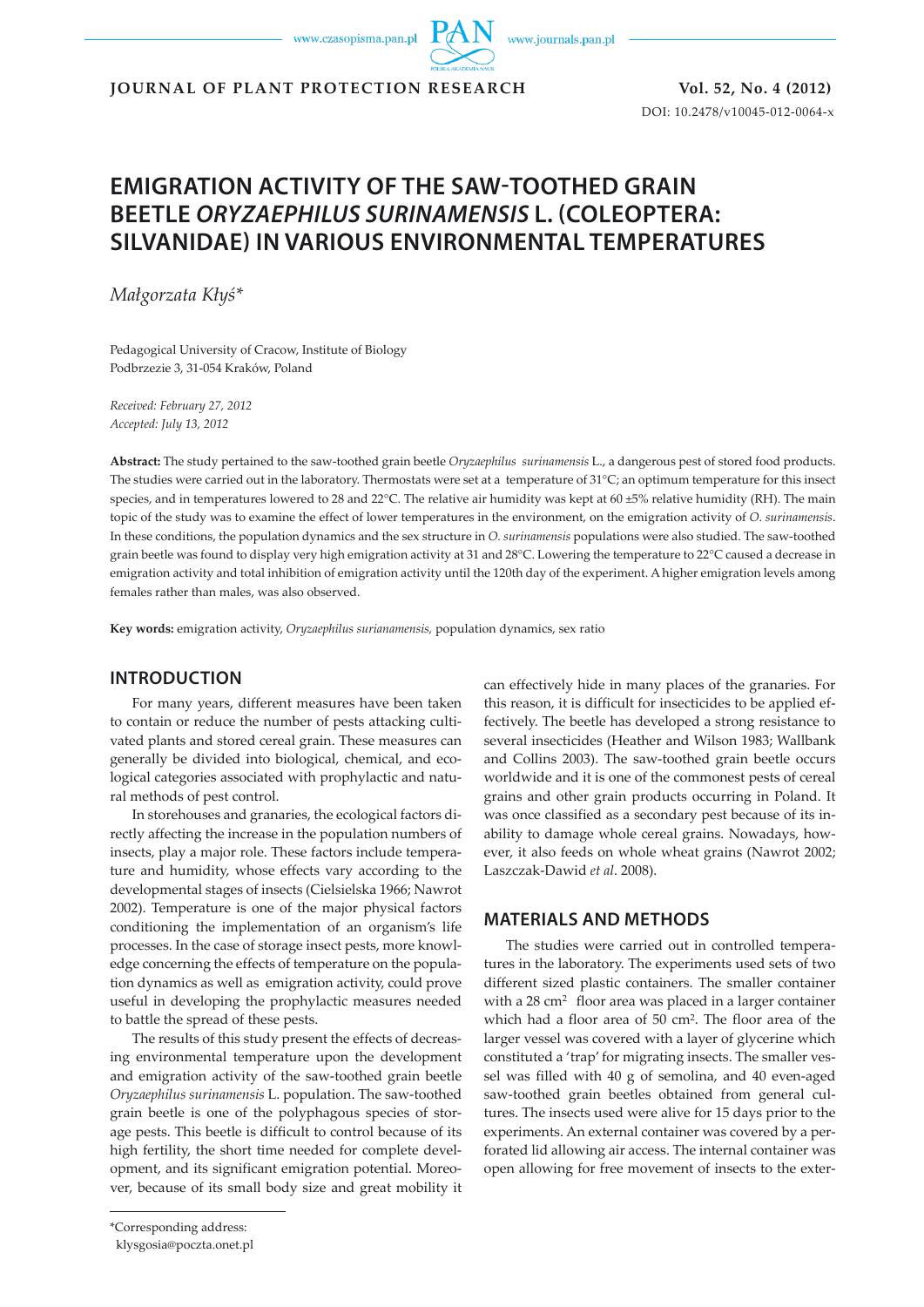nal container. The glycerine trap in the external container prevented the insects' return to the internal container.

The cultures carried out at 31°C were treated as the control experiment, as 31°C is the optimum temperature for this insect species. The remaining cultures were maintained at 28 and 22°C. All cultures were maintained under a relative humidity (RH) of 60 ±5%. In each temperature, cultures were run simultaneously in six repetitions.

The experimented lasted 240 days. The status of the population was checked every 30 days. Individuals were counted, dead or alive, and their sex was established. The population numbers, sex structure, and emigration activity were determined for each population of *O. surinamensis*. The sex ratio ( $\partial/\partial$ ), representing the sex structure as the ratio between the number of males and females, was also determined (Andrzejewski and Falińska 1986). The data were analysed by statistical methods. The Chisquare test of the Statisticaâ software package was used.

# **RESULTS**

The obtained data indicate that in optimum temperatures, the numbers of emigrating individuals of *O. surinamensis* was high up until the 120th day of the study; markedly exceeding the initial population. The lowering of the temperature by 3°C from the optimum temperature for this species, caused a drop in the numbers of emigrating individuals of *O. surinamensis* for a long period *i.e.* from the start of the experiment up until the 210th day. The lowering of the temperature by 9°C, resulted in reduced numbers of migrants in the following periods analysed up to the 150th day. Only after 210 days of the experiment, did the numbers of emigrants increase to reach 30 individuals (Fig. 1). The analysis of the chi-squared test showed that differences between the size of emigrants at 31°C and the size of the emigrants at 22°C is statistically

significant from the start of the experiment up until the 150th day and after 210th days. In all cases,  $p = 0.000001$ (respectively  $\chi^2$  = 90.94;  $\chi^2$  = 384.0;  $\chi^2$  = 111.0;  $\chi^2$  = 446.0;  $\chi^2$  $= 209.29$ ; and  $\chi^2 = 2027.50$ ).

At the optimum temperature *O. surinamensis* showed high emigration activity, particularly throughout the initial four months of the studies. The emigration index was then more than 70%. The highest level of emigration was noted after 30 days and it amounted to 84%. When the temperature was lowered to 22°C, there was a decrease in emigration activity of *O. surinamensis*, reaching ca. 30% after 30 days. In the period between the 60th and 120th day of the study, the emigration stopped completely with no emigrating individuals detected. The increase in emigration activity occurred only after 180 days and lasted, with a certain decreasing tendency, until the end of the studies. At a temperature of 28°C there was also a decrease in the emigration activity of the saw-toothed grain beetles compared with the control population. Only near the end of the experiment; namely after 210 and 240 days, did the emigration of beetles increase (Fig. 2).

In most of the time periods studied, the analysis of the sex ratio showed that lowering the temperature caused an increase in the proportion of females among migrating individuals. Generally, in all temperatures used, the females showed higher emigration activity as confirmed by the values of the sex ratio below 1 (Table 1).

The comparison of the results obtained at both temperatures, indicate the limiting effect of both temperatures on the population development and emigration activity in *O. surinamensis*. A temperature of 22°C, however, was shown to have more impact in terms of limiting the population development and emigration activity. The exception was in the final stage of the experiment, where, with very low population numbers, the emigration activity increases.



□ Size of emigration groups: temperature 22°C

Fig. 1. Population dynamics of *O. surinamensis* in emigration condition

■ Size of initial population: temperature 22°C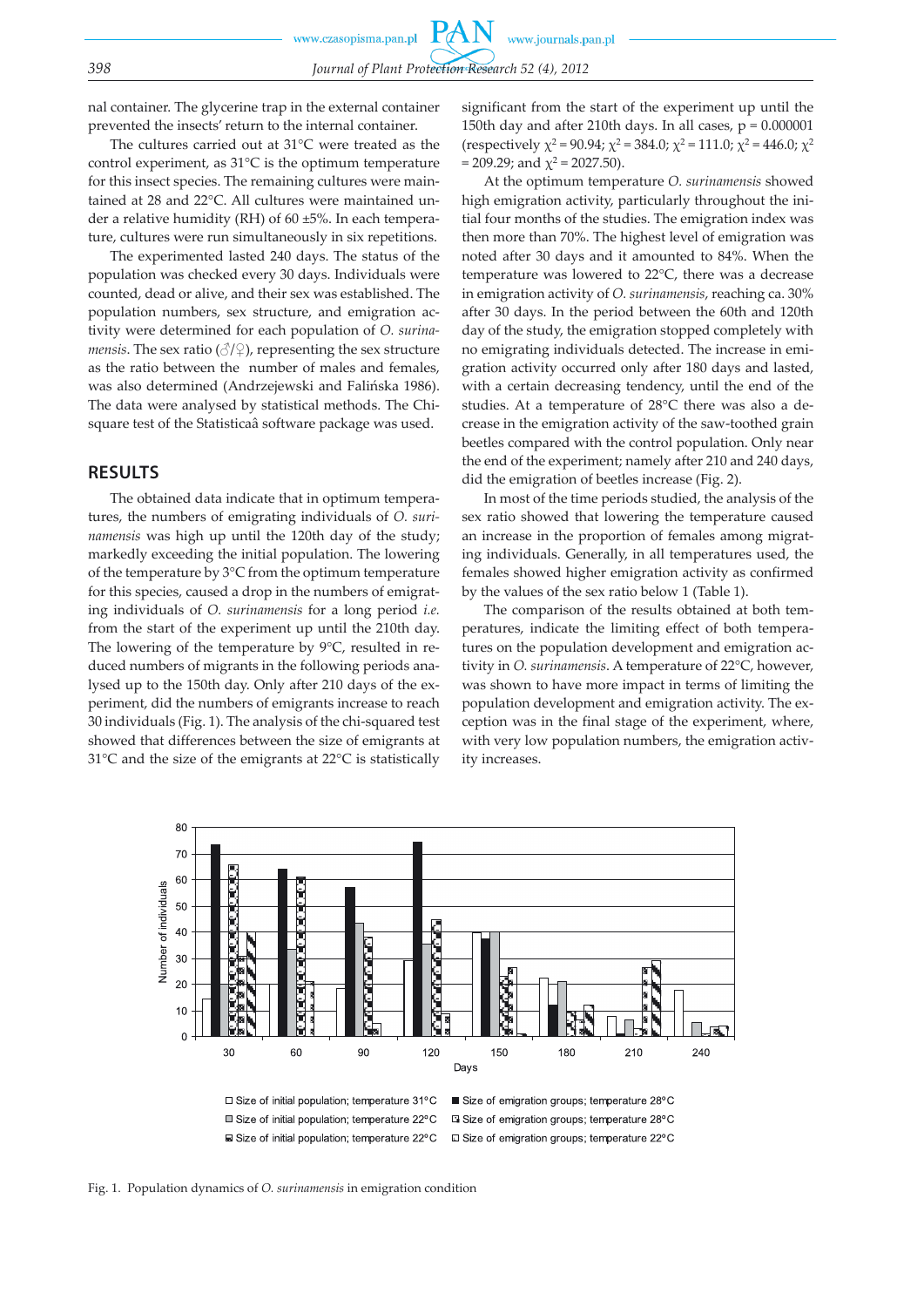

■ Temperature 31°C & Temperature 28°C □ Temperature 22°C

#### Fig. 2. Emigration activity of the *O. surinamensis* population

Table 1. Sex ratio in *O. surinamensis* in emigration conditions

|      | Temperature 31°C |            | Temperature 28°C |            | Temperature 22°C         |            |
|------|------------------|------------|------------------|------------|--------------------------|------------|
| Days | initial          | emigration | initial          | emigration | initial                  | emigration |
|      | population       | groups     | population       | groups     | population               | groups     |
| 30   |                  | 0.7        | 1.3              | 0.6        | 0.3                      |            |
| 60   |                  | 0.8        | 1.2              | 0.6        | 0.2                      |            |
| 90   | 1.1              | 0.7        | 1.5              | 0.6        | ₽₽                       |            |
| 120  |                  | 0.4        | 1.5              | 0.6        |                          | $\theta$   |
| 150  |                  | 0.9        | 1.3              | 0.4        | 1.2                      | ¥¥         |
| 180  | 1.2              | 0.5        | 2.5              | 0.5        | $\mathcal{S}\mathcal{S}$ | 0.5        |
| 210  | 1.2              | 99         | $\overline{2}$   | 79         | 1.2                      | 0.3        |
| 240  | $\Omega$         | $\theta$   | 1.5              | 22         | 88                       | 0.7        |

 $\mathcal{L} \mathcal{L}$  – only females were in the samples

 $\text{d}^{\mathcal{A}}\text{-}$  only males were in the samples

#### **DISCUSSION**

Insects are susceptible to changes in the temperature of their surroundings. Each species has its own characteristic ecological tolerance resulting from its adaptation capacities. The development of storage insect pests can occur from 15 to 34°C. As a rule, eggs are the most susceptible to the changes in temperature whereas adults are the least susceptible. Donahaye *et al*. (1995) studied the effects of exposure to low temperatures; namely: 0, –5, –10, and –18°C in all the developmental stages of three insect pest species that feed on stored products: *Tribolium castaneum* (Herbst), *O. surinamenisis,* and *Ephestia cautella* (Walker). In *O. surinamensis,* the least susceptible stage at 0°C was its larva. At temperatures of –5 and –18°C, the least susceptible were the adult insects, and at –10°C the pupa.

In laboratory conditions, Evans (1983) studied the effect of humidity (45 and 70%) and thermal acclimation upon the survival of *Cryptolestes ferrugineus*, *O. surinamensis*, *Rhyzopertha dominica*, *Sitophilus granarius*, *Sitophilus oryzae* and *T. castaneum* in wheat or flour cooled to 9 and 13.5°C. The survival time in low temperatures often markedly differed among the species. Generally, *T. castaneum* had the lowest survival time and *S. granarius* had the longest. There was a statistically significant relationship between the effect of temperature and humidity, whereas he noted a shorter survival time in 45% RH rather than in 70% RH. The chill-coma temperature and acclimation temperature were linearly related in all species at each humidity level. There was generally an inverse relationship between survival and the chill-coma temperature.

In another study, Longstaff (1988) described the effect on the survival of adult insects of cooling grain applied together with an insecticide. He found the toxicity of the insecticides and the rate of their decomposition depends on the temperature.

The laboratory studies on the effects of insect population density as well as the temperature and humidity of grain on the formation of groupings and on the dispersion of various species of storage beetles, were carried out by Surtees (1963). One of the species studied was the sawtoothed grain beetle. This author demonstrated that in the range of temperatures used in the experiment (15–35°C), from between 1–10% of individuals came to the surface of the grain. Lowering of the humidity of the grain to 9% increased the number of individuals appearing on the sur